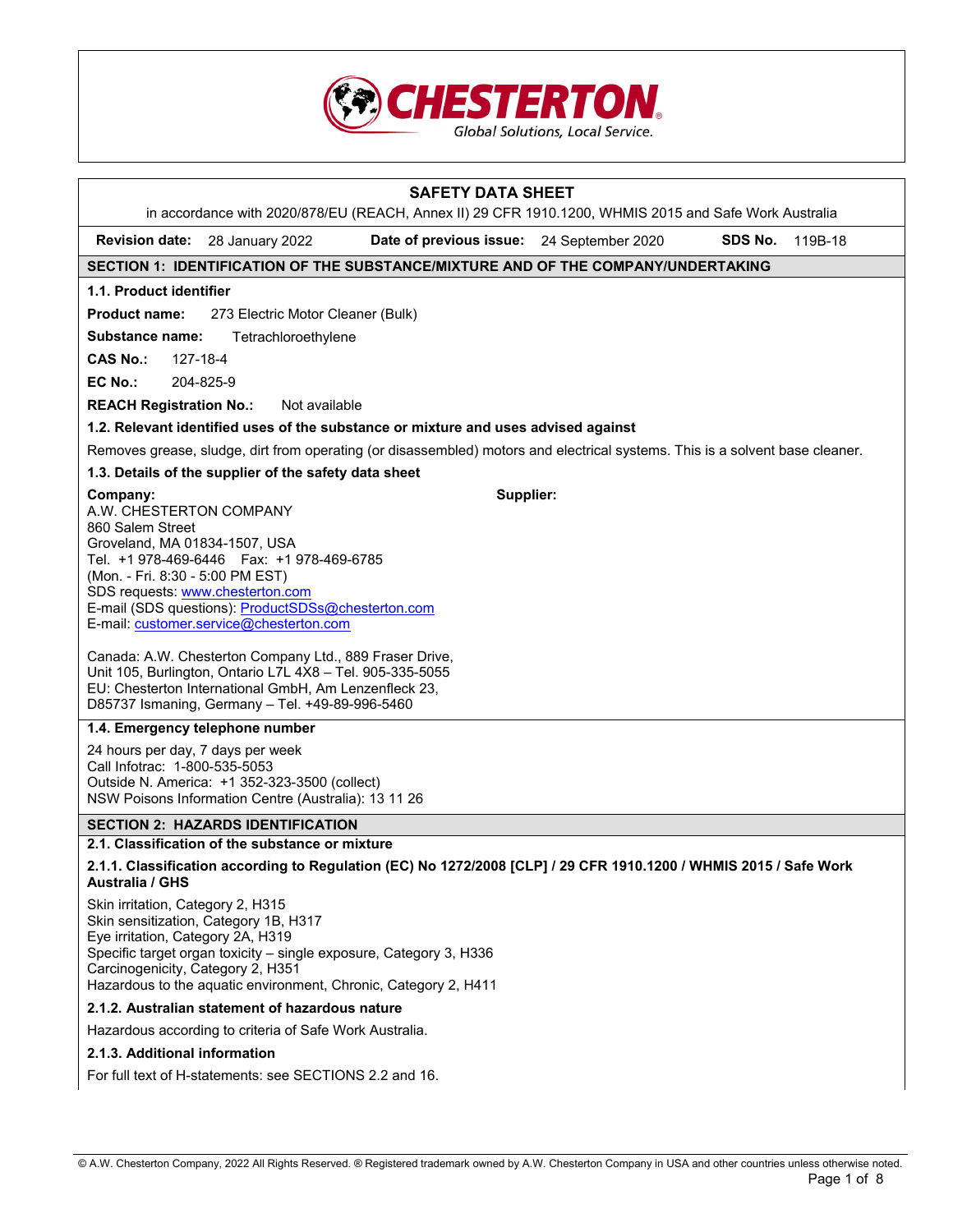┚

| 2.2. Label elements                                                                                                                                                                                                                                                                               |  |                                                                                                                                                                                                                                                |                                                                                                                                                                                                                                                                                                                                                         |          |                                                                                                                                                                                                                                                                                                                                                                                                  |                                                                                                                                                                                                                                        |
|---------------------------------------------------------------------------------------------------------------------------------------------------------------------------------------------------------------------------------------------------------------------------------------------------|--|------------------------------------------------------------------------------------------------------------------------------------------------------------------------------------------------------------------------------------------------|---------------------------------------------------------------------------------------------------------------------------------------------------------------------------------------------------------------------------------------------------------------------------------------------------------------------------------------------------------|----------|--------------------------------------------------------------------------------------------------------------------------------------------------------------------------------------------------------------------------------------------------------------------------------------------------------------------------------------------------------------------------------------------------|----------------------------------------------------------------------------------------------------------------------------------------------------------------------------------------------------------------------------------------|
|                                                                                                                                                                                                                                                                                                   |  |                                                                                                                                                                                                                                                |                                                                                                                                                                                                                                                                                                                                                         |          |                                                                                                                                                                                                                                                                                                                                                                                                  | Labelling according to Regulation (EC) No 1272/2008 [CLP] / 29 CFR 1910.1200 / WHMIS 2015 / Safe Work Australia / GHS                                                                                                                  |
| <b>Hazard pictograms:</b>                                                                                                                                                                                                                                                                         |  |                                                                                                                                                                                                                                                |                                                                                                                                                                                                                                                                                                                                                         |          |                                                                                                                                                                                                                                                                                                                                                                                                  |                                                                                                                                                                                                                                        |
|                                                                                                                                                                                                                                                                                                   |  |                                                                                                                                                                                                                                                |                                                                                                                                                                                                                                                                                                                                                         |          |                                                                                                                                                                                                                                                                                                                                                                                                  |                                                                                                                                                                                                                                        |
| Signal word:                                                                                                                                                                                                                                                                                      |  | Warning                                                                                                                                                                                                                                        |                                                                                                                                                                                                                                                                                                                                                         |          |                                                                                                                                                                                                                                                                                                                                                                                                  |                                                                                                                                                                                                                                        |
| <b>Hazard statements:</b>                                                                                                                                                                                                                                                                         |  | H315<br>H317<br>H319<br>H336<br>H351<br>H411                                                                                                                                                                                                   | Causes skin irritation.<br>May cause an allergic skin reaction.<br>Causes serious eye irritation.<br>May cause drowsiness or dizziness.<br>Suspected of causing cancer.<br>Toxic to aquatic life with long lasting effects.                                                                                                                             |          |                                                                                                                                                                                                                                                                                                                                                                                                  |                                                                                                                                                                                                                                        |
| <b>Precautionary statements:</b>                                                                                                                                                                                                                                                                  |  | P201<br>P <sub>202</sub><br>P261<br>P <sub>264</sub><br>P271<br>P272<br>P273<br>P280<br>P302/352<br>P304/340<br>P305/351/338<br>P308/313<br>P362/364<br>P391<br>P403/233<br>P405<br>P <sub>501</sub>                                           | Obtain special instructions before use.<br>Avoid breathing vapours.<br>Wash skin thoroughly after handling.<br>Use only outdoors or in a well-ventilated area.<br>Avoid release to the environment.<br>IF ON SKIN: Wash with plenty of soap and water.<br>lenses, if present and easy to do. Continue rinsing.<br>Collect spillage.<br>Store locked up. |          | Contaminated work clothing must not be allowed out of the workplace.<br>Wear protective gloves/clothing and eye/face protection.<br>IF exposed or concerned: Get medical advice/attention.<br>Take off contaminated clothing and wash it before reuse.<br>Store in a well-ventilated place. Keep container tightly closed.<br>Dispose of contents/container to an approved waste disposal plant. | Do not handle until all safety precautions have been read and understood.<br>IF INHALED: Remove person to fresh air and keep comfortable for breathing.<br>IF IN EYES: Rinse cautiously with water for several minutes. Remove contact |
| <b>Supplemental information:</b><br>EC No. 204-825-9                                                                                                                                                                                                                                              |  |                                                                                                                                                                                                                                                |                                                                                                                                                                                                                                                                                                                                                         |          |                                                                                                                                                                                                                                                                                                                                                                                                  |                                                                                                                                                                                                                                        |
| 2.3. Other hazards                                                                                                                                                                                                                                                                                |  |                                                                                                                                                                                                                                                |                                                                                                                                                                                                                                                                                                                                                         |          |                                                                                                                                                                                                                                                                                                                                                                                                  |                                                                                                                                                                                                                                        |
| None known                                                                                                                                                                                                                                                                                        |  |                                                                                                                                                                                                                                                |                                                                                                                                                                                                                                                                                                                                                         |          |                                                                                                                                                                                                                                                                                                                                                                                                  |                                                                                                                                                                                                                                        |
|                                                                                                                                                                                                                                                                                                   |  |                                                                                                                                                                                                                                                | <b>SECTION 3: COMPOSITION/INFORMATION ON INGREDIENTS</b>                                                                                                                                                                                                                                                                                                |          |                                                                                                                                                                                                                                                                                                                                                                                                  |                                                                                                                                                                                                                                        |
| 3.1. Substances                                                                                                                                                                                                                                                                                   |  |                                                                                                                                                                                                                                                |                                                                                                                                                                                                                                                                                                                                                         |          |                                                                                                                                                                                                                                                                                                                                                                                                  |                                                                                                                                                                                                                                        |
| Hazardous Ingredients <sup>1</sup>                                                                                                                                                                                                                                                                |  |                                                                                                                                                                                                                                                | % Wt.                                                                                                                                                                                                                                                                                                                                                   | CAS No.  | EC No.                                                                                                                                                                                                                                                                                                                                                                                           | <b>SCL, M-factor, ATE</b>                                                                                                                                                                                                              |
| Tetrachloroethylene                                                                                                                                                                                                                                                                               |  |                                                                                                                                                                                                                                                | 100                                                                                                                                                                                                                                                                                                                                                     | 127-18-4 | 204-825-9                                                                                                                                                                                                                                                                                                                                                                                        | Not available                                                                                                                                                                                                                          |
|                                                                                                                                                                                                                                                                                                   |  |                                                                                                                                                                                                                                                |                                                                                                                                                                                                                                                                                                                                                         |          |                                                                                                                                                                                                                                                                                                                                                                                                  |                                                                                                                                                                                                                                        |
|                                                                                                                                                                                                                                                                                                   |  |                                                                                                                                                                                                                                                |                                                                                                                                                                                                                                                                                                                                                         |          |                                                                                                                                                                                                                                                                                                                                                                                                  |                                                                                                                                                                                                                                        |
| <sup>1</sup> Classified according to: • 29 CFR 1910.1200, 1915, 1916, 1917, Mass. Right-to-Know Law (ch. 40, M.G.LO. 111F)<br>• 1272/2008/EC, GHS, REACH<br>• WHMIS 2015<br>• Safe Work Australia                                                                                                 |  |                                                                                                                                                                                                                                                |                                                                                                                                                                                                                                                                                                                                                         |          |                                                                                                                                                                                                                                                                                                                                                                                                  |                                                                                                                                                                                                                                        |
| <b>SECTION 4: FIRST AID MEASURES</b>                                                                                                                                                                                                                                                              |  |                                                                                                                                                                                                                                                |                                                                                                                                                                                                                                                                                                                                                         |          |                                                                                                                                                                                                                                                                                                                                                                                                  |                                                                                                                                                                                                                                        |
| 4.1. Description of first aid measures<br>Inhalation:                                                                                                                                                                                                                                             |  |                                                                                                                                                                                                                                                |                                                                                                                                                                                                                                                                                                                                                         |          | Remove to fresh air. If not breathing, administer artificial respiration. Do not administer adrenaline                                                                                                                                                                                                                                                                                           |                                                                                                                                                                                                                                        |
| <b>Skin contact:</b>                                                                                                                                                                                                                                                                              |  | (epinephrine). Contact physician.                                                                                                                                                                                                              |                                                                                                                                                                                                                                                                                                                                                         |          | Take off contaminated clothing. Wash skin with soap and water. Contact physician if irritation persists.                                                                                                                                                                                                                                                                                         |                                                                                                                                                                                                                                        |
| Eye contact:                                                                                                                                                                                                                                                                                      |  |                                                                                                                                                                                                                                                |                                                                                                                                                                                                                                                                                                                                                         |          |                                                                                                                                                                                                                                                                                                                                                                                                  |                                                                                                                                                                                                                                        |
| Ingestion:                                                                                                                                                                                                                                                                                        |  | Flush eyes for at least 15 minutes with large amounts of water. Contact physician if irritation persists.<br>Do not induce vomiting. If conscious, give copious amounts of water to dilute stomach contents. Contact<br>physician immediately. |                                                                                                                                                                                                                                                                                                                                                         |          |                                                                                                                                                                                                                                                                                                                                                                                                  |                                                                                                                                                                                                                                        |
| <b>Protection of first-aiders:</b><br>No action shall be taken involving any personal risk or without suitable training. Avoid contact with<br>the product while providing aid to the victim. Avoid breathing vapours. See section 8.2.2 for<br>recommendations on personal protective equipment. |  |                                                                                                                                                                                                                                                |                                                                                                                                                                                                                                                                                                                                                         |          |                                                                                                                                                                                                                                                                                                                                                                                                  |                                                                                                                                                                                                                                        |

© A.W. Chesterton Company, 2022 All Rights Reserved. ® Registered trademark owned by A.W. Chesterton Company in USA and other countries unless otherwise noted.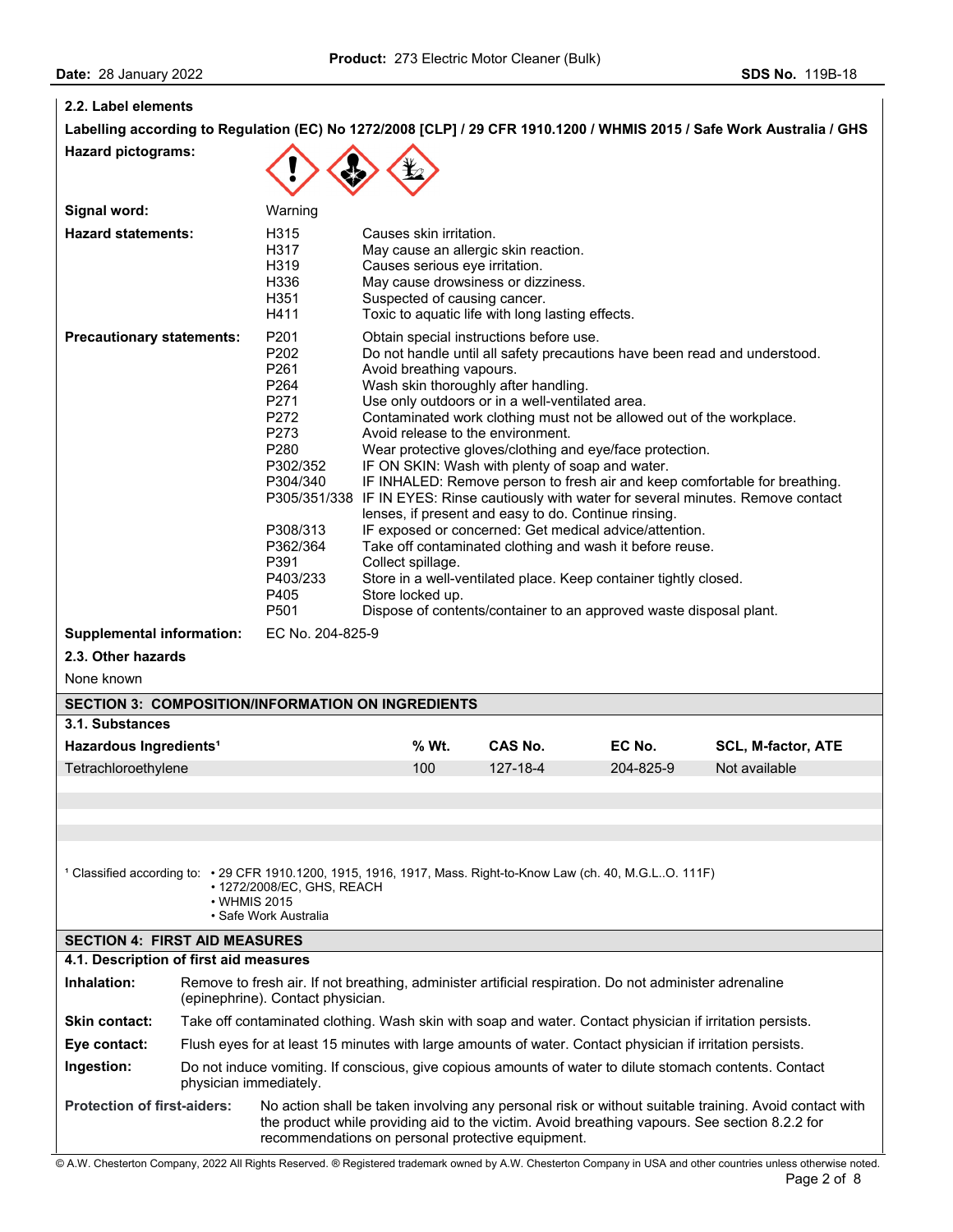#### **4.2. Most important symptoms and effects, both acute and delayed**

Excessive inhalation of vapors may result in dizziness, headache and other central nervous system effects and irritate the eyes and respiratory tract. Causes skin irritation. May cause an allergic skin reaction. Causes serious eye irritation.

### **4.3. Indication of any immediate medical attention and special treatment needed**

Treat symptoms.

### **SECTION 5: FIREFIGHTING MEASURES**

### **5.1. Extinguishing media**

**Suitable extinguishing media:** Not combustible. Use extinguishing media suitable for the surrounding fire.

**Unsuitable extinguishing media:** Not applicable

### **5.2. Special hazards arising from the substance or mixture**

**Hazardous combustion products:** Thermal decomposition can form Hydrogen Chloride and other toxic fumes.

**Other hazards:** None known

### **5.3. Advice for firefighters**

Cool exposed containers with water. Recommend Firefighters wear self-contained breathing apparatus.

**Australian HAZCHEM Emergency Action Code:** Not applicable Not applicable

### **SECTION 6: ACCIDENTAL RELEASE MEASURES**

**6.1. Personal precautions, protective equipment and emergency procedures**

Evacuate area. Provide adequate ventilation. Utilize exposure controls and personal protection as specified in Section 8.

### **6.2. Environmental Precautions**

Keep out of sewers, streams and waterways.

### **6.3. Methods and material for containment and cleaning up**

Contain spill to a small area. Pick up with absorbent material (sand, sawdust, clay, etc.) and place in a suitable container for disposal.

#### **6.4. Reference to other sections**

Refer to section 13 for disposal advice.

### **SECTION 7: HANDLING AND STORAGE**

### **7.1. Precautions for safe handling**

Vapors are heavier than air and will collect in low areas. Keep container closed when not in use. Do not eat, drink or smoke in work area. Utilize exposure controls and personal protection as specified in Section 8. Wash thoroughly after handling.

#### **7.2. Conditions for safe storage, including any incompatibilities**

Store in a cool, dry and well-ventilated area. Keep container tightly closed.

#### **7.3. Specific end use(s)**

No special precautions.

# **SECTION 8: EXPOSURE CONTROLS/PERSONAL PROTECTION**

#### **8.1. Control parameters**

| Occupational exposure limit values |                                                            |                   |     |                                                   |                   |                                          |                    |                                                      |
|------------------------------------|------------------------------------------------------------|-------------------|-----|---------------------------------------------------|-------------------|------------------------------------------|--------------------|------------------------------------------------------|
| Ingredients                        | <b>OSHA PEL1</b><br>ppm                                    | mg/m <sup>3</sup> | ppm | <b>ACGIH TLV<sup>2</sup></b><br>mg/m <sup>3</sup> | ppm               | UK WEL <sup>3</sup><br>mg/m <sup>3</sup> | ppm                | <b>AUSTRALIA ES<sup>4</sup></b><br>mg/m <sup>3</sup> |
| Tetrachloroethylene                | 100<br>200<br>(Ceiling)<br>300(5)<br>min in<br>any $3$ hr) | N/A               | 25  | 100                                               | 20<br>STEL:<br>40 | 138<br>275                               | 50<br>STEL:<br>150 | 340<br>1,020                                         |
|                                    |                                                            |                   |     |                                                   |                   |                                          |                    |                                                      |
|                                    |                                                            |                   |     |                                                   |                   |                                          |                    |                                                      |
|                                    |                                                            |                   |     |                                                   |                   |                                          |                    |                                                      |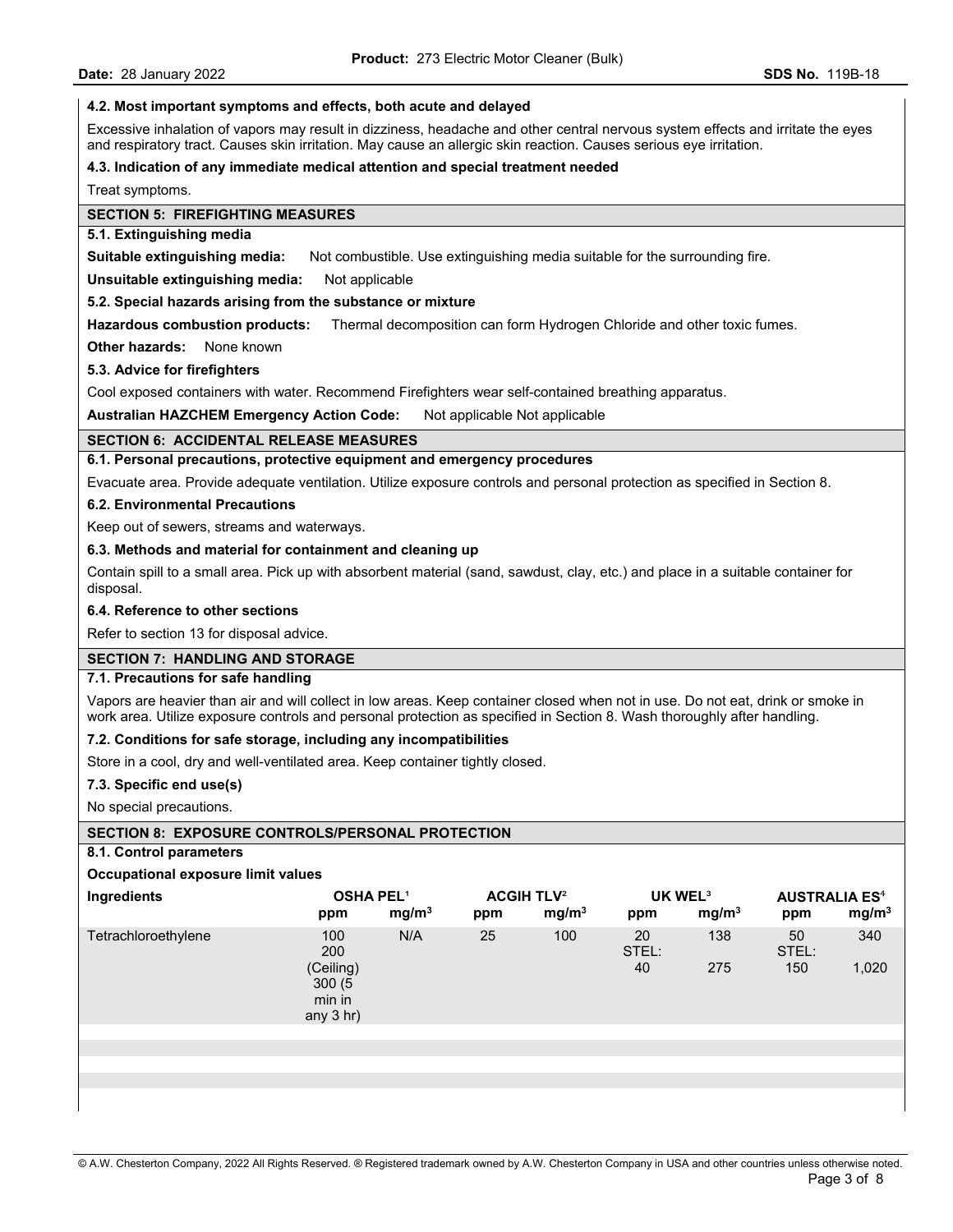<sup>1</sup> United States Occupational Health & Safety Administration permissible exposure limits

- ² American Conference of Governmental Industrial Hygienists threshold limit values
- <sup>3</sup> EH40 Workplace exposure limits, Health & Safety Executive
- ⁴ Safe Work Australia, Workplace Exposure Standards for Airborne Contaminants

#### **Biological limit values**

Tetrachloroethylene:

| Control parameter    | <b>Biological</b><br>specimen | <b>Sampling Time</b> | Limit value | <b>Basis</b> | <b>Notes</b> |
|----------------------|-------------------------------|----------------------|-------------|--------------|--------------|
| Tetrachloroethvlene: | end-exhaled air               | Prior to shift       | ppm         | <b>ACGIH</b> |              |
| Tetrachloroethvlene: | <b>Blood</b>                  | Prior to shift       | $0.5$ ma/l  | <b>ACGIH</b> | -            |

### **Derived No Effect Level (DNEL) according to Regulation (EC) No 1907/2006:**

**Workers** 

| Substance            | Route of exposure | Potential health effects  | <b>DNEL</b>           |
|----------------------|-------------------|---------------------------|-----------------------|
| Tetrachloroethylene: | Inhalation        | Acute effects, local      | 275 mg/m <sup>3</sup> |
|                      |                   | Acute effects, systemic   | $275 \text{ mg/m}^3$  |
|                      |                   | Chronic effects, systemic | 138 ma/m $3$          |
|                      | Dermal            | Chronic effects, systemic | 39.4 mg/kg bw/day     |

#### **Predicted No Effect Concentration (PNEC) according to Regulation (EC) No 1907/2006:**

| Substance            | <b>PNEC</b><br>Environmental protection target |                      |  |
|----------------------|------------------------------------------------|----------------------|--|
| Tetrachloroethvlene: | Fresh water                                    | $0.051$ mg/l         |  |
|                      | Marine water                                   | $0.0051$ mg/l        |  |
|                      | Water, intermittent release<br>$0.0364$ mg/l   |                      |  |
|                      | Microorganisms in sewage treatment             | $11.2 \text{ mq/l}$  |  |
|                      | Freshwater sediments                           | 0.903 mg/kg dry wt.  |  |
|                      | Marine sediments                               | 0.0903 mg/kg dry wt. |  |
|                      | Soil (agricultural)                            | 0.01 mg/kg dry wt.   |  |

#### **8.2. Exposure controls**

#### **8.2.1. Engineering measures**

Use only in well-ventilated areas. If exposure limits are exceeded, provide adequate ventilation.

### **8.2.2. Individual protection measures**

**Respiratory protection:** Not normally needed. If exposure limit is exceeded, use air-line or self-contained breathing apparatus (EN filter type A).

**Protective gloves:** Use Viton\* or Polyvinyl Alcohol gloves. \*DuPont's registered trademark.

| Contact type | Glove material | Laver thickness | Breakthrough time* |
|--------------|----------------|-----------------|--------------------|
| Full         | √iton          | $0.70$ mm       | $>$ 480 min.       |
| Splash       | Nitrile rubber | $0.40$ mm       | $> 240$ min.       |

\*Determined according to EN374 standard.

**Eye and face protection:** Safety glasses with side-shields.

**Other: Impervious clothing as necessary to prevent skin contact.** 

#### **8.2.3. Environmental exposure controls**

Refer to sections 6 and 12.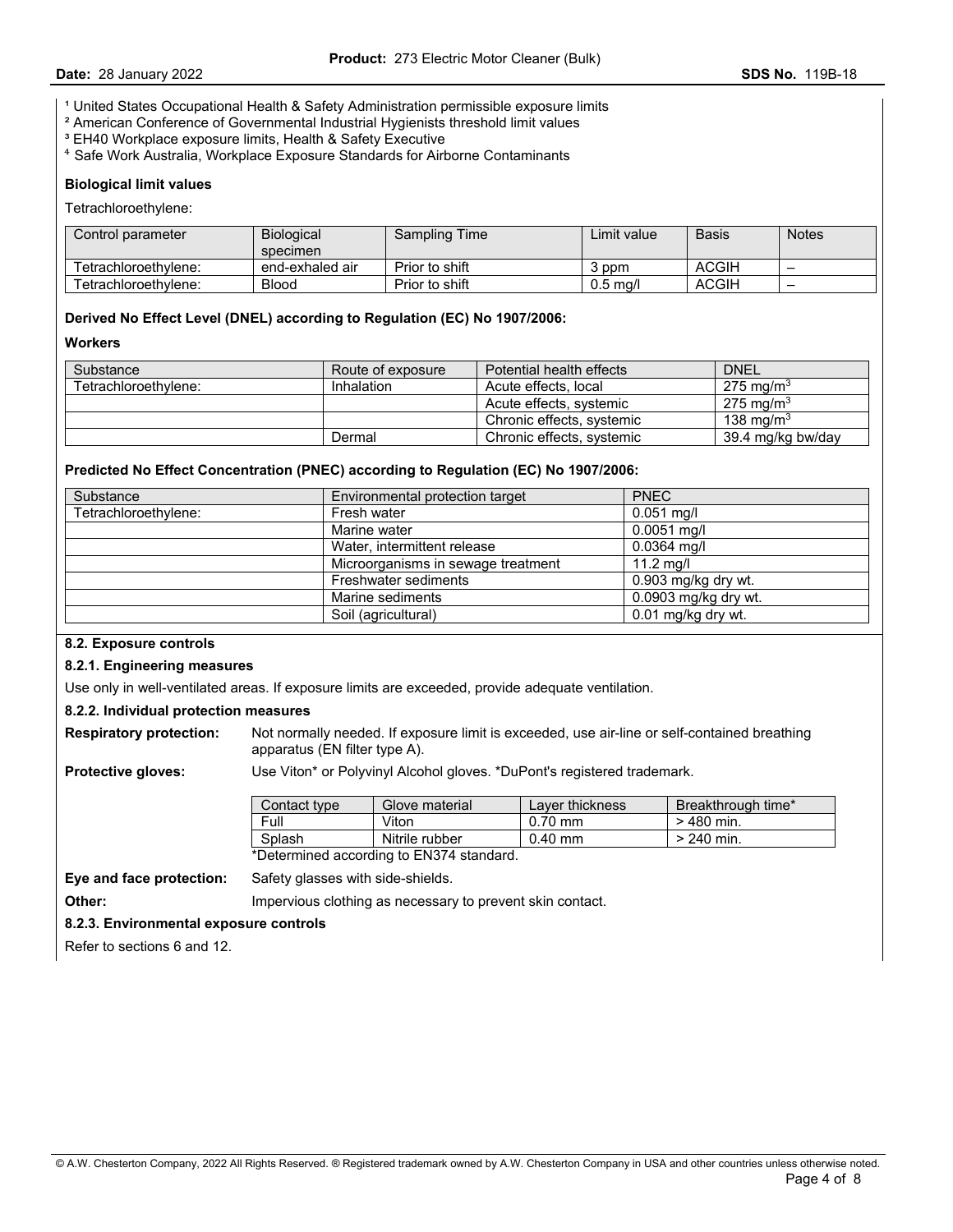### **SECTION 9: PHYSICAL AND CHEMICAL PROPERTIES**

|                                                                                                     | 9.1. Information on basic physical and chemical properties                                                                                                                                      |                                                                                                                        |                                                                          |  |  |
|-----------------------------------------------------------------------------------------------------|-------------------------------------------------------------------------------------------------------------------------------------------------------------------------------------------------|------------------------------------------------------------------------------------------------------------------------|--------------------------------------------------------------------------|--|--|
| <b>Physical state</b><br>Colour<br><b>Odour</b><br><b>Odour threshold</b>                           | low viscosity liquid<br>clear<br>solvent odor<br>no data available                                                                                                                              | рH<br><b>Kinematic viscosity</b><br>Solubility in water<br><b>Partition coefficient n-</b>                             | not applicable<br>0.52 cSt @ 25°C (77°F)<br>negligible<br>2.53 (log Kow) |  |  |
| <b>Boiling point or range</b><br>Melting point/freezing point                                       | 121°C (250°F)<br>not applicable                                                                                                                                                                 | octanol/water<br>Vapour pressure @ 20°C<br>Density and/or relative<br>density                                          | 14.2 mm Hg<br>$1.6$ kg/l                                                 |  |  |
| % Volatile (by volume)<br><b>Flammability</b><br>Lower/upper flammability or<br>explosive limits    | 100%<br>not applicable<br>none                                                                                                                                                                  | Weight per volume<br>Vapour density (air=1)<br>Rate of evaporation<br>$(ether=1)$                                      | $13.3$ lbs/gal.<br>> 1<br>< 1                                            |  |  |
| <b>Flash point</b><br>Method<br><b>Autoignition temperature</b><br><b>Decomposition temperature</b> | none<br>ASTM D56<br>not determined<br>not determined                                                                                                                                            | % Aromatics by weight<br><b>Particle characteristics</b><br><b>Explosive properties</b><br><b>Oxidising properties</b> | not determined<br>not applicable<br>none<br>none                         |  |  |
| 9.2. Other information                                                                              |                                                                                                                                                                                                 |                                                                                                                        |                                                                          |  |  |
| None                                                                                                |                                                                                                                                                                                                 |                                                                                                                        |                                                                          |  |  |
| <b>SECTION 10: STABILITY AND REACTIVITY</b>                                                         |                                                                                                                                                                                                 |                                                                                                                        |                                                                          |  |  |
| 10.1. Reactivity                                                                                    |                                                                                                                                                                                                 |                                                                                                                        |                                                                          |  |  |
| Refer to sections 10.3 and 10.5.                                                                    |                                                                                                                                                                                                 |                                                                                                                        |                                                                          |  |  |
| 10.2. Chemical stability                                                                            |                                                                                                                                                                                                 |                                                                                                                        |                                                                          |  |  |
| Stable under normal conditions.                                                                     |                                                                                                                                                                                                 |                                                                                                                        |                                                                          |  |  |
| 10.3. Possibility of hazardous reactions                                                            |                                                                                                                                                                                                 |                                                                                                                        |                                                                          |  |  |
|                                                                                                     | No dangerous reactions known under conditions of normal use.                                                                                                                                    |                                                                                                                        |                                                                          |  |  |
| 10.4. Conditions to avoid                                                                           |                                                                                                                                                                                                 |                                                                                                                        |                                                                          |  |  |
| Open flames, red hot surfaces and electric arc machines.                                            |                                                                                                                                                                                                 |                                                                                                                        |                                                                          |  |  |
| 10.5. Incompatible materials                                                                        |                                                                                                                                                                                                 |                                                                                                                        |                                                                          |  |  |
|                                                                                                     | Barium, Lithium and strong oxidizers like liquid Chlorine and concentrated Oxygen.                                                                                                              |                                                                                                                        |                                                                          |  |  |
| 10.6. Hazardous decomposition products                                                              |                                                                                                                                                                                                 |                                                                                                                        |                                                                          |  |  |
| Hydrogen Chloride and other toxic fumes                                                             |                                                                                                                                                                                                 |                                                                                                                        |                                                                          |  |  |
| <b>SECTION 11: TOXICOLOGICAL INFORMATION</b>                                                        |                                                                                                                                                                                                 |                                                                                                                        |                                                                          |  |  |
|                                                                                                     | 11.1. Information on hazard classes as defined in Regulation (EC) No 1272/2008 / GHS                                                                                                            |                                                                                                                        |                                                                          |  |  |
| Primary route of exposure<br>under normal use:                                                      | Inhalation, skin and eye contact. Personnel with acute and chronic liver disease, rhythm disorders<br>of the heart and neuritis are generally aggravated by exposure.                           |                                                                                                                        |                                                                          |  |  |
| <b>Acute toxicity -</b>                                                                             |                                                                                                                                                                                                 |                                                                                                                        |                                                                          |  |  |
| Oral:                                                                                               | LD50, rat $> 3,000$ mg/kg                                                                                                                                                                       |                                                                                                                        |                                                                          |  |  |
| Dermal:                                                                                             | Prolonged contact with skin is unlikely to result in absorption of harmful amounts.<br>LD50, rabbit > 10,000 mg/kg                                                                              |                                                                                                                        |                                                                          |  |  |
| Inhalation:                                                                                         | Excessive inhalation of vapors may result in dizziness, headache and other central nervous system<br>effects and irritate the eyes and respiratory tract.<br>LC50, rat, $4 h > 20$ mg/l (vapor) |                                                                                                                        |                                                                          |  |  |
| <b>Skin corrosion/irritation:</b>                                                                   | Causes skin irritation. This product produced irritation on rabbit skin (Primary Skin Irritation Index =<br>$5.7 - 5.9$ ).                                                                      |                                                                                                                        |                                                                          |  |  |
| Serious eye damage/<br>irritation:                                                                  | Causes serious eye irritation.                                                                                                                                                                  |                                                                                                                        |                                                                          |  |  |
| <b>Respiratory or skin</b><br>sensitisation:                                                        | May cause an allergic skin reaction. Skin sensitization, mouse: Sensitizing.                                                                                                                    |                                                                                                                        |                                                                          |  |  |

Germ cell mutagenicity: Based on available data, the classification criteria are not met. **Carcinogenicity:** Tetrachloroethylene is considered to be an animal carcinogen by the National Toxicology Program (NTP) and the International Agency for Research on Cancer (IARC).

© A.W. Chesterton Company, 2022 All Rights Reserved. ® Registered trademark owned by A.W. Chesterton Company in USA and other countries unless otherwise noted.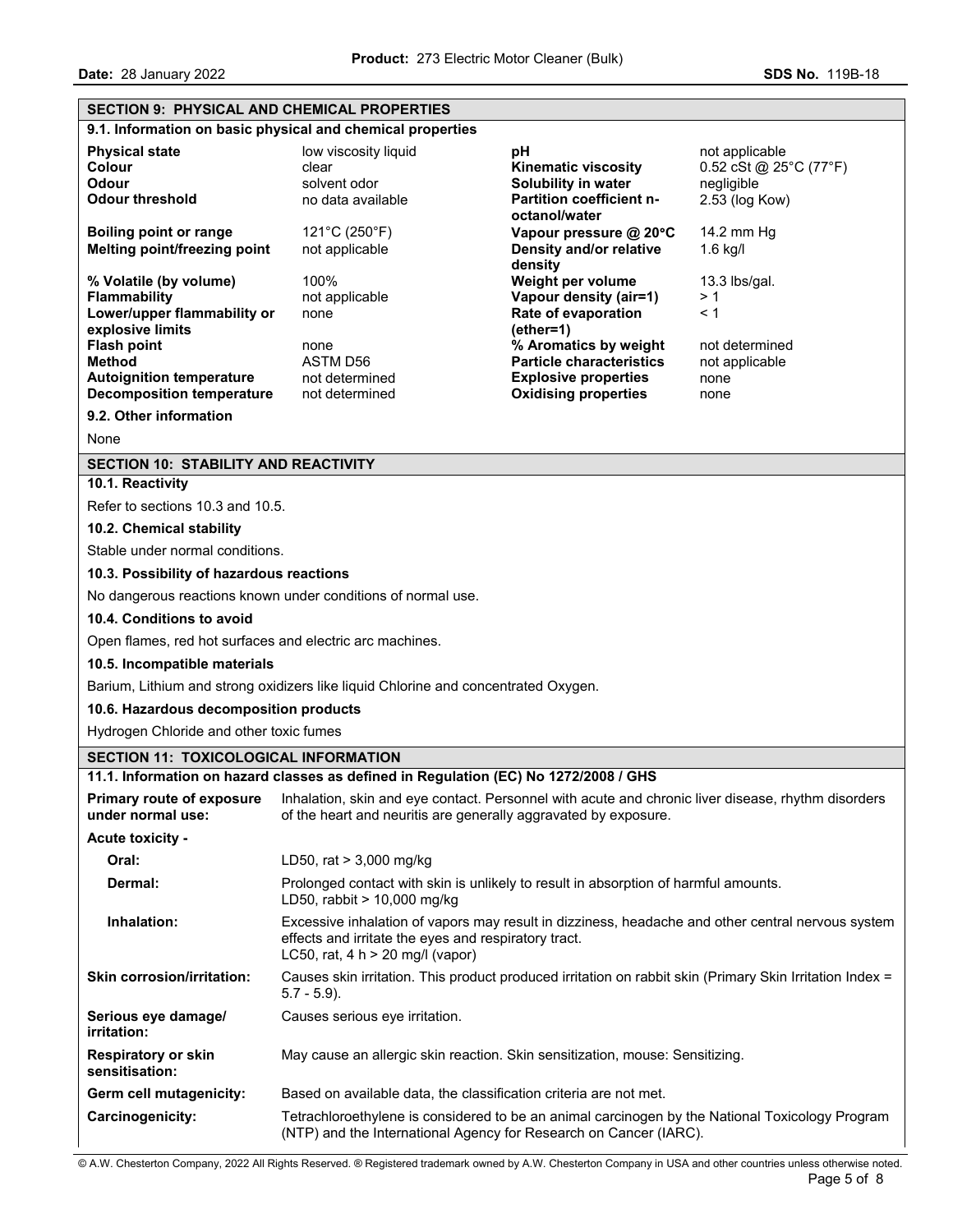| <b>Reproductive toxicity:</b>              | Based on available data, the classification criteria are not met.                                                           |  |  |  |  |
|--------------------------------------------|-----------------------------------------------------------------------------------------------------------------------------|--|--|--|--|
| STOT - single exposure:                    | May cause drowsiness or dizziness.                                                                                          |  |  |  |  |
| STOT – repeated<br>exposure:               | Animal studies have reported liver and kidney effects. Based on available data, the classification<br>criteria are not met. |  |  |  |  |
| <b>Aspiration hazard:</b>                  | Based on available data, the classification criteria are not met.                                                           |  |  |  |  |
| 11.2. Information on other hazards         |                                                                                                                             |  |  |  |  |
| <b>Endocrine disrupting</b><br>properties: | No information available                                                                                                    |  |  |  |  |

**Other information:** None

# **SECTION 12: ECOLOGICAL INFORMATION**

# **12.1. Toxicity**

Material is moderately toxic to aquatic organisms on an acute basis (LC50/EC50 between 1 and 10 mg/l in the most sensitive species). May cause long-term adverse effects in the aquatic environment. Chronic NOEC, 28 days, Daphnia magna (OECD 211): 0.51 mg/l.

### **12.2. Persistence and degradability**

Biodegradation may occur under anaerobic conditions; degradation is expected in the atmospheric environment within days to weeks. OECD 301C (28 days): 11% Biodegradability. Theoretical Oxygen Demand (ThOD): 0.19 mg/mg.

#### **12.3. Bioaccumulative potential**

Low potential for bioaccumulation (BCF: 49, measured; log Kow: 2.53, measured). Air, Henry's law constant (H): 2110 Pa.m<sup>3</sup>/mol.

### **12.4. Mobility in soil**

Expected to have high mobility in soils (Koc: 50-150).

### **12.5. Results of PBT and vPvB assessment**

According to the results of its assessment, this substance is not a PBT or a vPvB.

### **12.6. Endocrine disrupting properties**

No information available

### **12.7. Other adverse effects**

None known

## **SECTION 13: DISPOSAL CONSIDERATIONS**

### **13.1. Waste treatment methods**

Incinerate absorbed material in an approved incinerator, or treat to appropriate treatment standard. Spent or unused solvent can be recovered and reclaimed. Check local, state and national/federal regulations and comply with the most stringent requirement. This product is classified as a hazardous waste according to 2008/98/EC.

#### **SECTION 14: TRANSPORT INFORMATION**

| 14.1. UN number or ID number       |                            |
|------------------------------------|----------------------------|
| ADG/ADR/RID/ADN/IMDG/ICAO:         | <b>UN1897</b>              |
| TDG:                               | <b>UN1897</b>              |
| US DOT:                            | <b>UN1897</b>              |
| 14.2. UN proper shipping name      |                            |
| ADG/ADR/RID/ADN/IMDG/ICAO:         | <b>TETRACHLOROETHYLENE</b> |
| TDG:                               | TETRACHLOROETHYLENE        |
| US DOT:                            | TETRACHLOROETHYLENE        |
| 14.3. Transport hazard class(es)   |                            |
| ADG/ADR/RID/ADN/IMDG/ICAO:         | 61                         |
| TDG:                               | 6.1                        |
| US DOT:                            | 61                         |
| 14.4. Packing group                |                            |
| ADG/ADR/RID/ADN/IMDG/ICAO:         | Ш                          |
| TDG:                               | Ш                          |
| <b>US DOT:</b>                     | Ш                          |
| 14.5. Environmental hazards        |                            |
| <b>MARINE POLLUTANT</b>            |                            |
| 14.6. Special precautions for user |                            |
| NO SPECIAL PRECAUTIONS FOR USER    |                            |

© A.W. Chesterton Company, 2022 All Rights Reserved. ® Registered trademark owned by A.W. Chesterton Company in USA and other countries unless otherwise noted.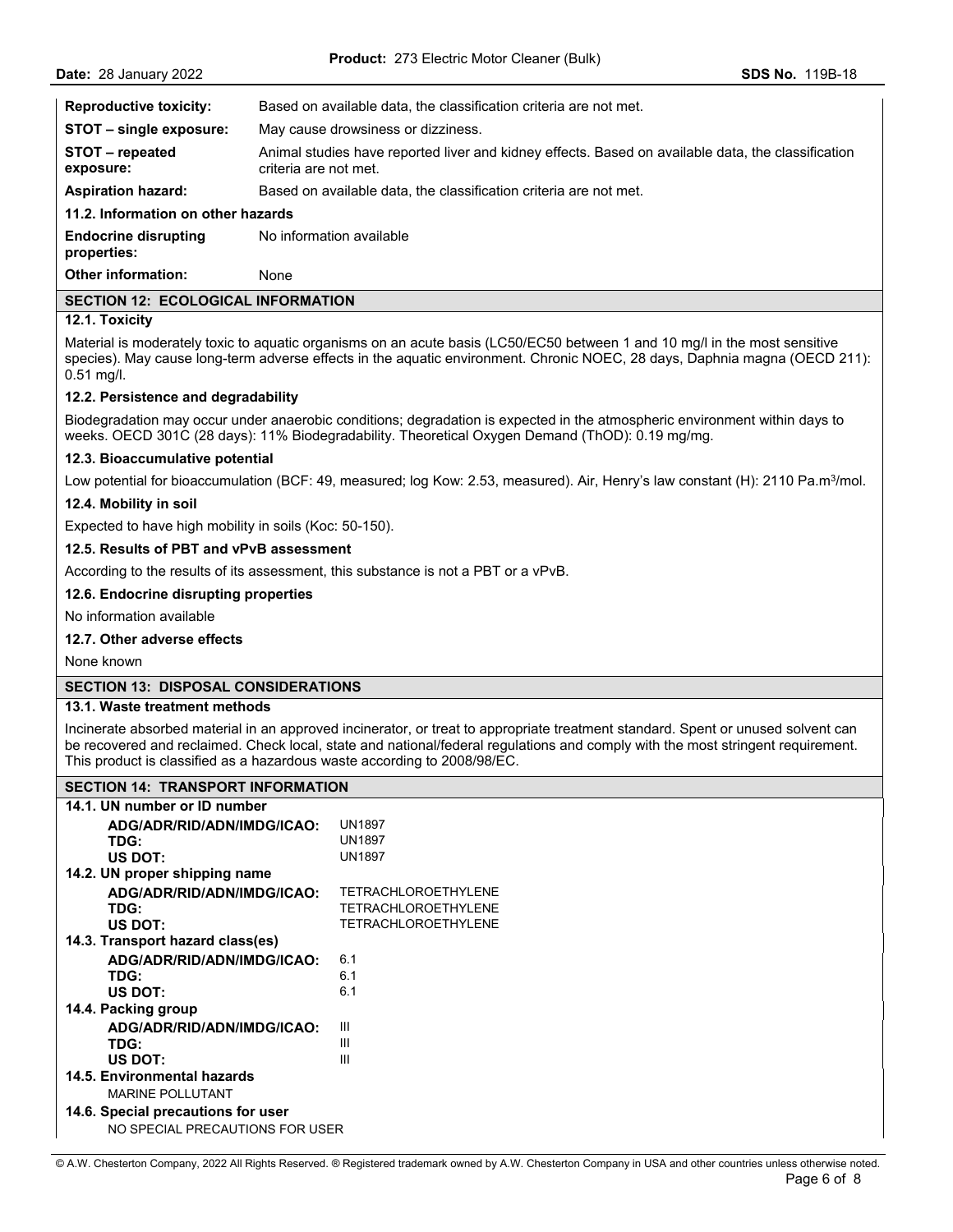| 14.7. Maritime transport in bulk according to IMO instruments                                               |                                                                         |                                                                                                                                                                                                                                                                                                                                                                |      |          |  |  |
|-------------------------------------------------------------------------------------------------------------|-------------------------------------------------------------------------|----------------------------------------------------------------------------------------------------------------------------------------------------------------------------------------------------------------------------------------------------------------------------------------------------------------------------------------------------------------|------|----------|--|--|
| <b>NOT APPLICABLE</b>                                                                                       |                                                                         |                                                                                                                                                                                                                                                                                                                                                                |      |          |  |  |
| 14.8. Other information                                                                                     |                                                                         |                                                                                                                                                                                                                                                                                                                                                                |      |          |  |  |
| US DOT: ERG NO.160                                                                                          |                                                                         |                                                                                                                                                                                                                                                                                                                                                                |      |          |  |  |
|                                                                                                             |                                                                         | May be shipped as Limited Quantities in packaging having a rated capacity gross weight of 66 lb. or less and in inner packages                                                                                                                                                                                                                                 |      |          |  |  |
|                                                                                                             | not over 5 Liters (49 CFR 173.153(b,2))                                 |                                                                                                                                                                                                                                                                                                                                                                |      |          |  |  |
|                                                                                                             |                                                                         | Reportable Quantity: TETRACHLOROETHYLENE 100 lbs (45.4kg) per package.                                                                                                                                                                                                                                                                                         |      |          |  |  |
| IMDG: EmS. F-A, S-A                                                                                         |                                                                         |                                                                                                                                                                                                                                                                                                                                                                |      |          |  |  |
| ADG HAZCHEM CODE: 2Z HIN: 60                                                                                | ADR: Classification code T1, Tunnel restriction code (E)                |                                                                                                                                                                                                                                                                                                                                                                |      |          |  |  |
|                                                                                                             |                                                                         |                                                                                                                                                                                                                                                                                                                                                                |      |          |  |  |
| <b>SECTION 15: REGULATORY INFORMATION</b>                                                                   |                                                                         |                                                                                                                                                                                                                                                                                                                                                                |      |          |  |  |
|                                                                                                             |                                                                         | 15.1. Safety, health and environmental regulations/legislation specific for the substance or mixture                                                                                                                                                                                                                                                           |      |          |  |  |
| 15.1.1. EU regulations                                                                                      |                                                                         |                                                                                                                                                                                                                                                                                                                                                                |      |          |  |  |
| <b>Authorisations under Title VII:</b>                                                                      | Not applicable                                                          |                                                                                                                                                                                                                                                                                                                                                                |      |          |  |  |
| <b>Restrictions under Title VIII:</b>                                                                       | None                                                                    |                                                                                                                                                                                                                                                                                                                                                                |      |          |  |  |
| <b>Other EU regulations:</b>                                                                                | recently given birth or are breastfeeding.<br>quantities: 200 t, 500 t) | Directive 94/33/EC on the protection of young people at work.<br>Directive 92/85/EEC on the safety and health at work of pregnant workers and workers who have<br>Directive 2012/18/EU on the control of major-accident hazards involving dangerous substances<br>(hazard category: E2, Hazardous to the Aquatic Environment in Category Chronic 2; qualifying |      |          |  |  |
| 15.1.2. National regulations                                                                                |                                                                         |                                                                                                                                                                                                                                                                                                                                                                |      |          |  |  |
| <b>US EPA SARA TITLE III</b>                                                                                |                                                                         |                                                                                                                                                                                                                                                                                                                                                                |      |          |  |  |
| 312 Hazards:                                                                                                |                                                                         | Chemicals subject to reporting requirements of Section 313 of<br>EPCRA and of 40 CFR 372:                                                                                                                                                                                                                                                                      |      |          |  |  |
| Skin irritation<br>Skin sensitization<br>Eye irritation<br>Specific target organ toxicity - single exposure |                                                                         | Tetrachloroethylene                                                                                                                                                                                                                                                                                                                                            | 100% | 127-18-4 |  |  |
| Carcinogenicity                                                                                             |                                                                         |                                                                                                                                                                                                                                                                                                                                                                |      |          |  |  |
| Other national regulations:                                                                                 |                                                                         | National implementations of the EC Directives referred to in section 15.1.1.                                                                                                                                                                                                                                                                                   |      |          |  |  |
| 15.2. Chemical safety assessment                                                                            |                                                                         |                                                                                                                                                                                                                                                                                                                                                                |      |          |  |  |

No Chemical Safety Assessment has been carried out for this substance/mixture by the supplier.